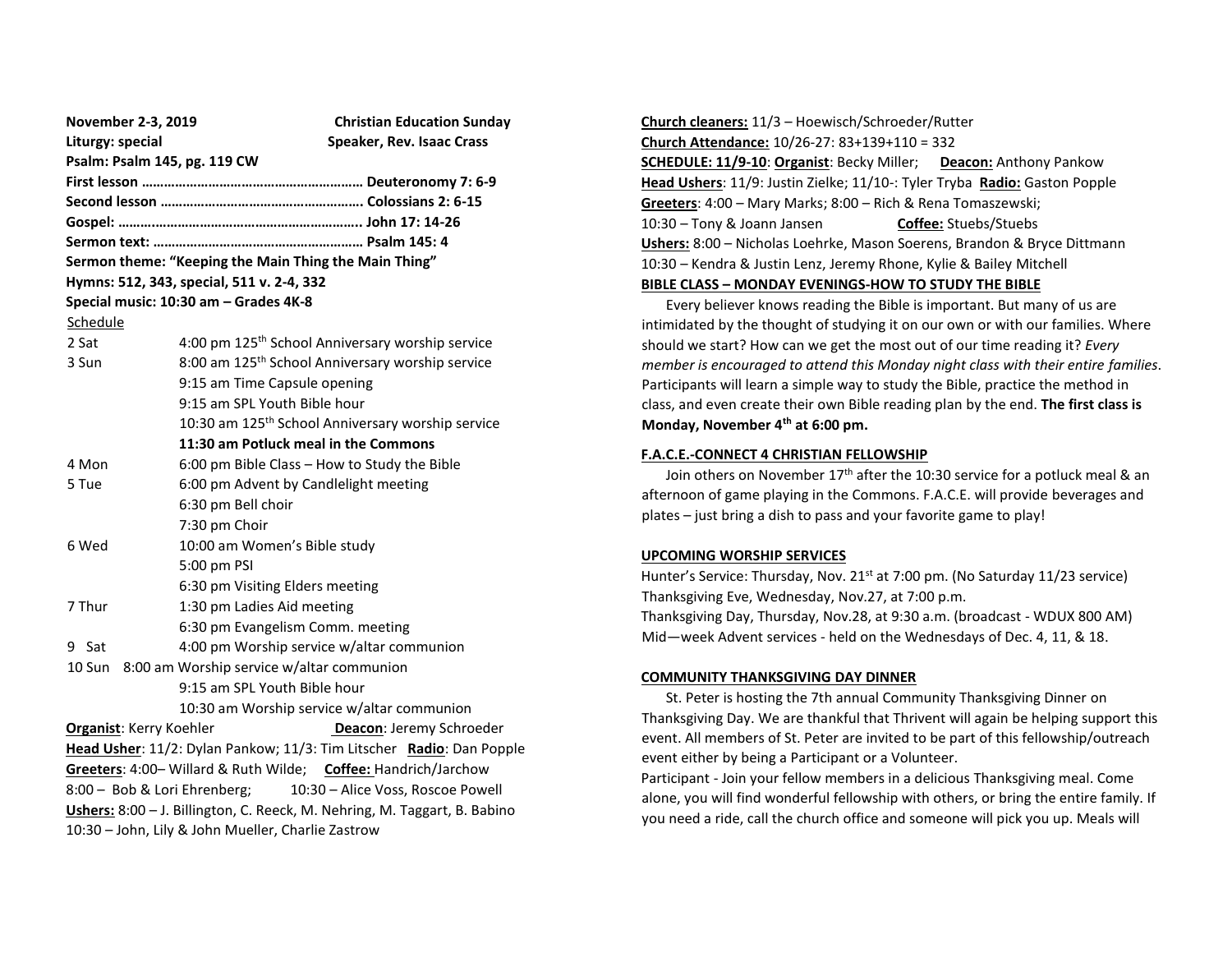also be delivered to our members that are shut-ins and are not able to come to the event. Call the church office to request a delivered meal. Volunteers - We will need volunteers for food preparation on the Wednesday before (Nov. 27) and for serving on Thanksgiving Day. Please call Pat Freer at (920) 723- 5439 if you can serve in this way.

Donations - Another way that you can assist with this event is by donating a dessert. Sign-up sheets are in the back of church. Thanks for helping to meet the needs of our members and the community.

### **125th ANNIVERSARY CELEBRATION – St. Peter Lutheran School**

This weekend, Nov. 2-3, we are celebrating the 125<sup>th</sup> Anniversary of St. Peter Lutheran School. Pastor Isaac Crass will be our guest speaker for all three services. On Sunday, November 3, the time capsule that was buried back in 1993/1994 by the students of St. Peter, will be opened between services. Our students from 4K-8 will sing at the 10:30 am service. **After the late service, there will be a potluck meal in the commons** – **if you need a dish kept warm or cold during the church service, you may take it to the kitchen** and there will be someone a available to take care of it.

 Various displays depicting our school history will be made available for viewing that weekend as well. The entire congregation is invited to attend because without your support and God's gracious blessings, St. Peter Lutheran School would not have enjoyed 125 years of Christian education.

#### **ADVENT BY CANDLELIGHT**

 St. Peter will be hosting the 4th annual Advent by Candlelight on Sunday, December 8 starting at 4:00 pm in the Commons. The event is for all women of the congregation and we encourage you to come and invite a friend - or two- or six! You might want to make this a family event by inviting your mother, daughter, sister or niece. Advent by Candlelight is an event to help women focus on Christ during the busy holiday season. The theme for our event is "Oh Come, Oh Come Emmanuel". There will be instrumentals, vocals, scriptural readings, fellowship and refreshments. For planning purposes, you are asked to sign-up in the back of church by December 1. We are also looking for a few ladies to hostess a table. Please indicate on the sign-up sheet if you are willing to help with this. Come and join us for this beautiful event!

# **HOLIDAY CRAFT & BAKE SALE**

 A Craft & Bake sale will be held on Saturday, November 23, 2019, from 9:00am until 2:00pm in St. Peter's Commons. There will be many different craft vendors and baked goods for sale.

# **SPL CARES**

 "Surviving the Holidays: Support during the loss of a loved one" will be held at St. Peter Lutheran Church on Saturday, December 7<sup>th</sup> from 1:30-3:30 pm. Contact Sue Morack if you have any questions: 715-258-2470.